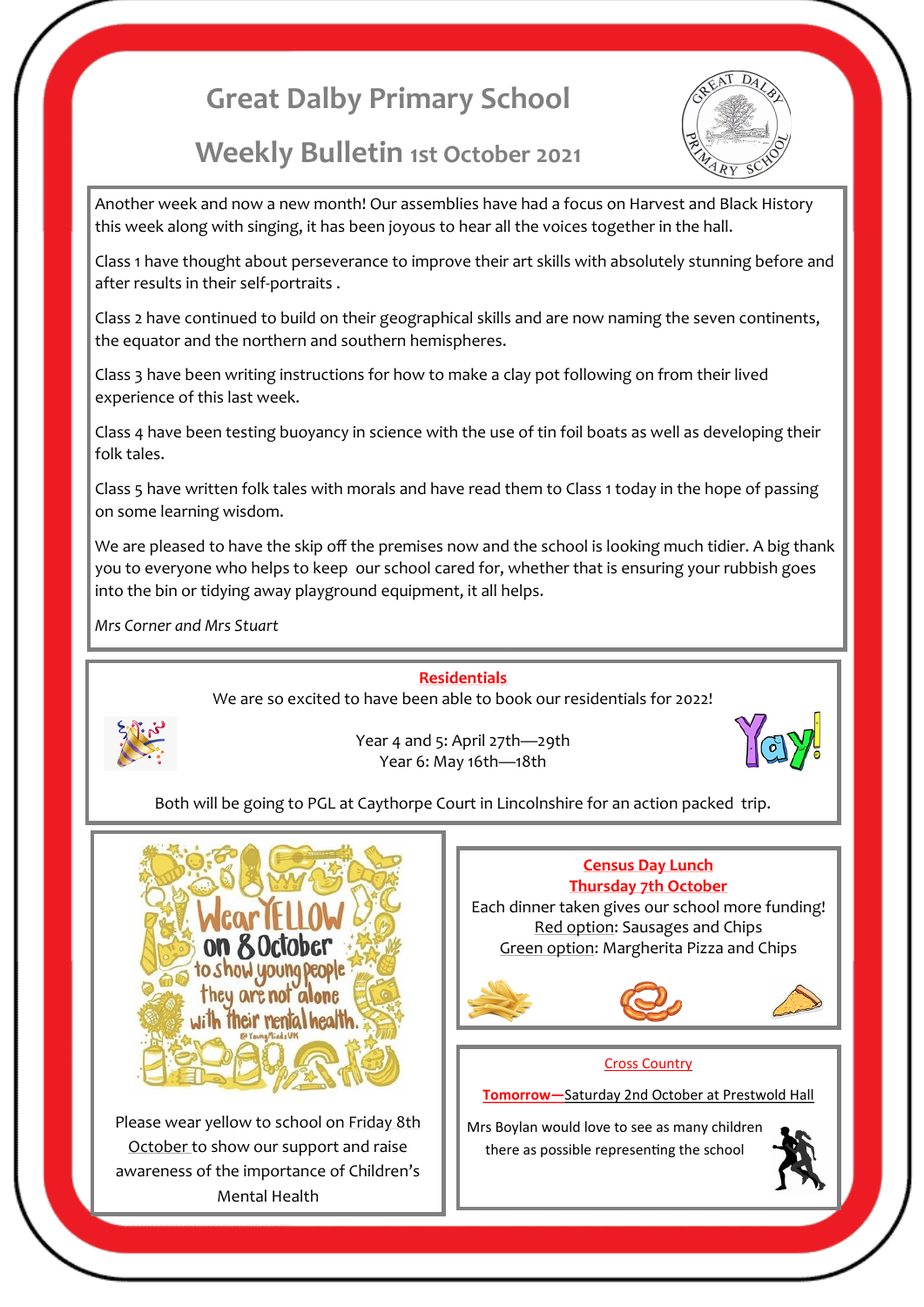

Please check previous bulletins to ensure you haven't missed any up coming events.

We are collecting the Morrisons 'It's good to Grow' vouchers. All you have to do is download the free 'MyMorrisons' app and select 'Great Dalby Primary School'. When you've done your shopping just scan the app at the checkout.

For every £10 spent we will receive a voucher which can be used to buy much needed Gardening equipment for our school. Thank you .

Help us get FREE gardening equipment for our school t's Good to ... Morrison

## **Parking**

Please remember not to park in the Village Hall car park at anytime.

Thank you for following our new sign and not parking opposite the yellow zigzags. This is helping to keep the traffic flowing through the village as best it can.

#### **Vacancies**

Casual midday supervisor: £9.62 per hr (1hr 15min) to cover absences

> Casual cleaning staff: £9.25 per hr to cover absences

Please email the school office for further details. office@greatdalby.bepschools.org